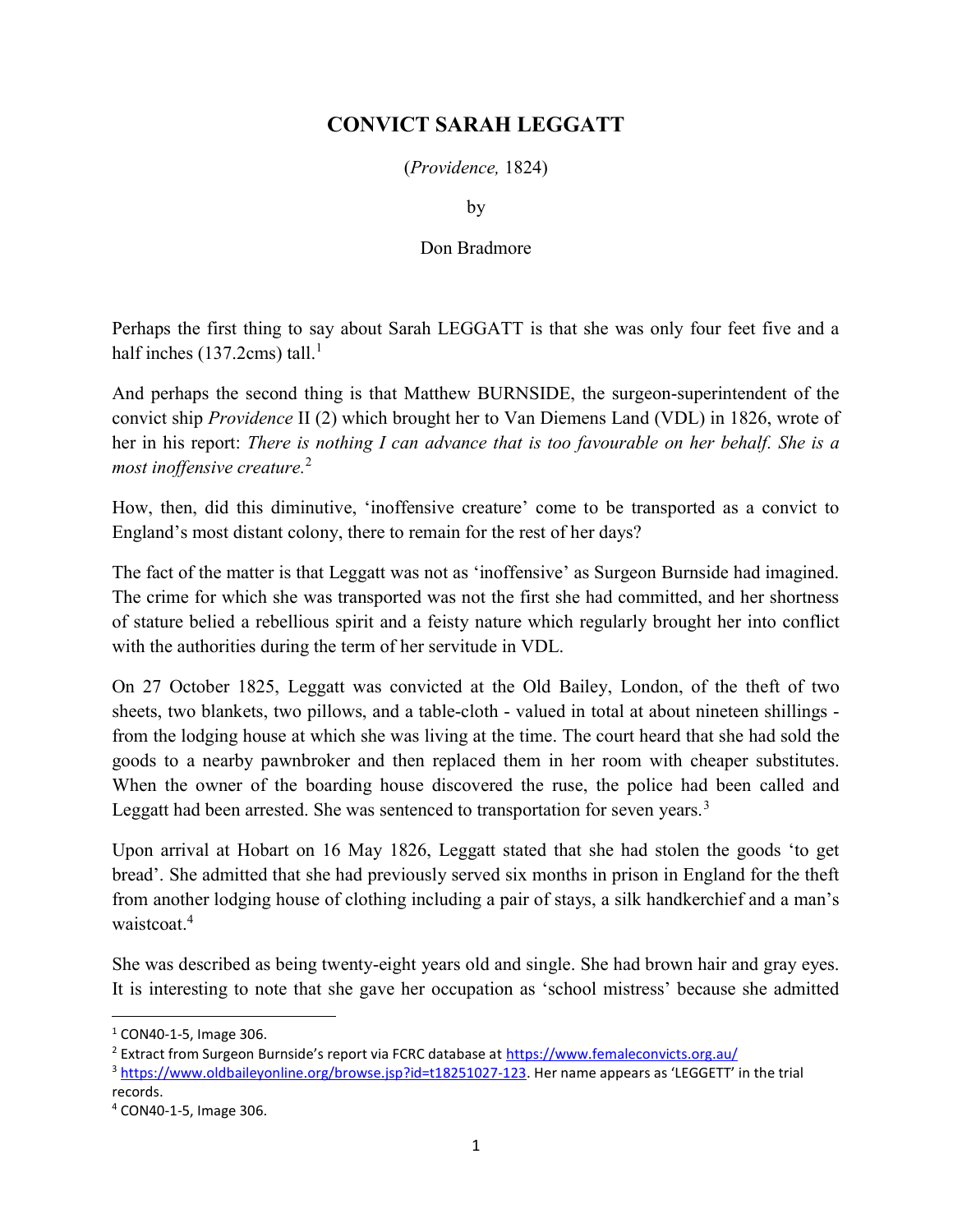that she was unable to write. Perhaps the fact that she added 'also took in needlework' explains this. Did she only teach needlework?<sup>5</sup>

At first, Leggatt was housed with other female prisoners awaiting assignment in 'makeshift' rooms attached to the outside of the men's gaol in Macquarie Street, Hobart. However, when George ARTHUR arrived in VDL to replace William SORELL as lieutenant-governor in 1824, he found this arrangement most unsatisfactory. The rooms for the females were overcrowded and dilapidated and – even worse, in Arthur's eyes - they were separated from the men's quarters by only a brick wall! To remedy this situation, Arthur purchased the rum distillery of T. Y. LOWES & Co. and its twenty acres of land on the outskirts of Hobart with a view to converting the buildings with their high walls into a new female prison. In late December 1828, the first women were transferred to the refurbished distillery site which was soon to become known as the Cascades Female Factory.<sup>6</sup>

At the time of Sarah Leggatt's arrival in VDL in 1824, only about half of the convict population was able to be assigned to the settler population because of the lack of demand. It is not clear from her convict documents when she was first assigned but it seems to have been soon after the opening of the new Female Factory.<sup>7</sup>

On 8 June 1829, Leggatt, now assigned to a Mr. MOWLES, was taken before a magistrate and charged with 'not being able to perform the work required of her'. (Was her lack of height the reason?) She was returned to the Female Factory to await assignment elsewhere.<sup>8</sup>

But, it was not long before Leggatt was in trouble with the law again. On 26 August 1829, now assigned to a Mr. BRYANT, she was charged with 'insolence last night to her mistress' and again returned to the Female Factory where, as punishment for her offence, she was to be kept in  $°C'$  Class – that is, 'Crime Class' - for three months before being eligible for re-assignment.<sup>9</sup>

Why had the magistrate specified 'C' Class? The 'C' Class section of the Female Factory housed an array of violent and thuggish women – murderers, armed robbers, burglars, prostitutes, thieves, arsonists and more. They were the worst of the worst. Had Leggatt's crime warranted this treatment?

As it happened, the offence of 'insolence' was treated very seriously and the magistrate, in sending Leggatt to the 'Crime Class', was clearly following the guidelines he had been given.

Shortly after the opening of the new Female Factory, Arthur had issued a set of 'Rules & Regulations' to the Principal Superintendent for the management of the facility. One of the rules

<sup>5</sup> CON40-1-5, Image 306.

<sup>6</sup>https://femalefactory.org.au/history/;

https://www.utas.edu.au/library/companion\_to\_tasmanian\_history/F/Female%20factories.htm;

 $7$  CON40-1-5, Image 306.

<sup>8</sup> CON40-1-5, Image 306.

<sup>&</sup>lt;sup>9</sup> CON40-1-5, Image 306.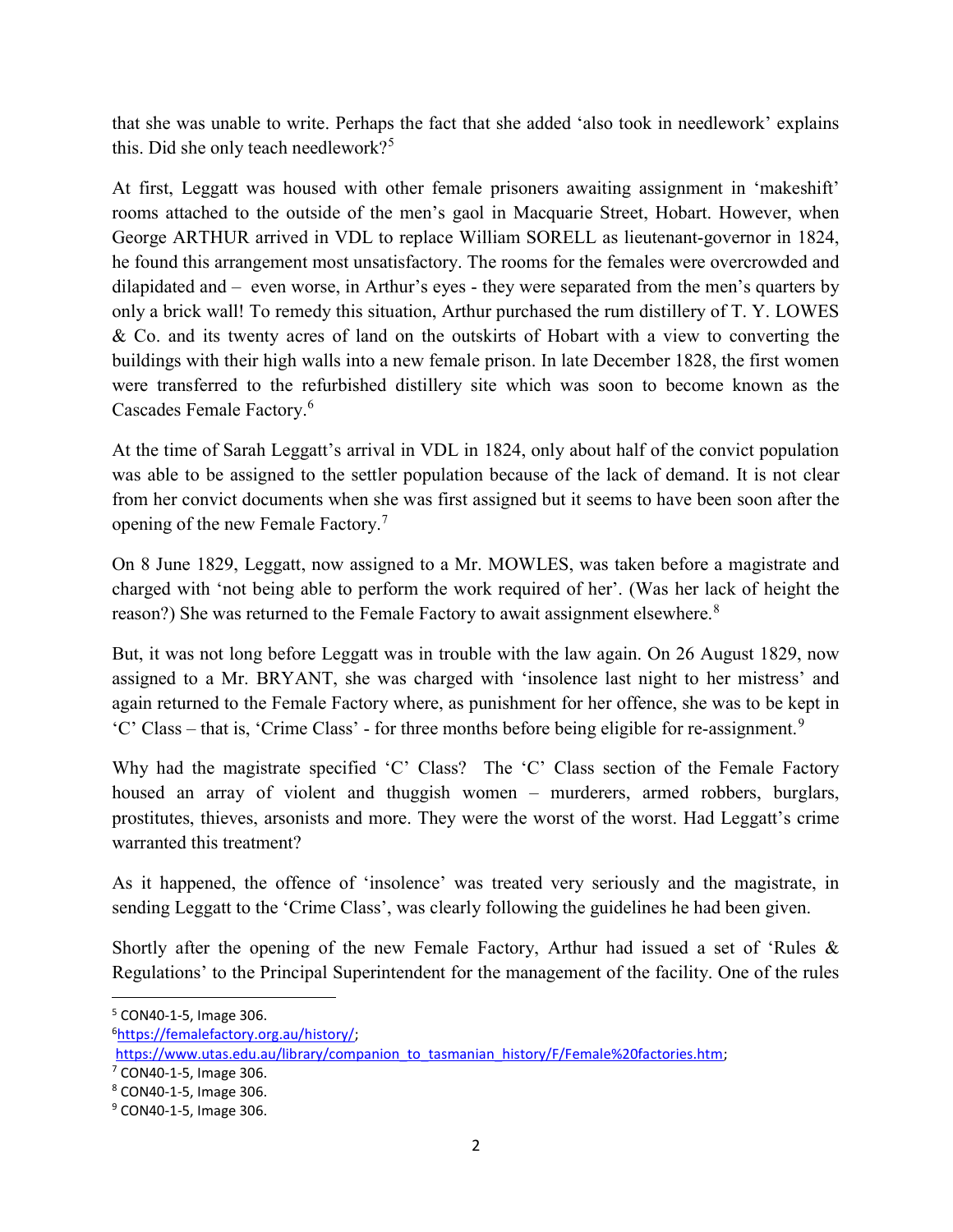about which Arthur was most adamant was that the women were to be classified into three hierarchical classes – First, Second and Third - and that the classes should 'on no account be suffered to communicate with each other'. The class system regulated the treatment, clothing and daily tasks of the women while in the factory.<sup>10</sup>

At the top of the ladder was the First Class or 'Assignable Class' which comprised women recently arrived from England who had exhibited good behaviour on the journey and were waiting to be assigned when the appropriate employment could be obtained. Also in this class were those who had previously been assigned in the colony and, at the completion of their term of service, had been returned with good character references. Finally, in this class were women who had originally been classified as 'Second Class' but who, by their good behavior, had earned promotion to the First Class. Women in the First Class were sometimes employed within the Female Factory as hospital attendants, cooks, and overseers.

In the Second Class or 'Probation Class', were women who had been guilty of minor offences either on the journey to the colony or within the colony. They were not considered 'assignable'. They were often employed in making and mending clothes and linen for the establishment. Also in this class were those who, by their improved conduct, had merited removal from the Third Class. Second class convicts worked at lighter tasks and enjoyed a better diet than those in the Third Class.

On the bottom rung of the ladder was the 'Third Class or 'Crime Class'. It comprised women who had been transported for a second time, those guilty of misconduct on their journey to the colony, those convicted of offences before the Supreme Court, or those who had committed offences within the walls of the establishment. Also in this class were women serving punishment for secondary offences – that is, offences committed in the colony including insolence, drunkenness and being absent without leave. Women in this class were often sentenced to the washtub - that is, laundering for the factory, the orphan school and the men's gaol – or to carding and spinning wool. They were fed a meagre diet.

It is interesting to note that it was insolence that saw Leggatt confined for three months within the 'Crime Class' at the Female Factory. Clearly, the authorities considered 'insolence' a gross offence. Obviously, they put great store in assigned convict women being respectful towards their masters and mistresses, obedient, mild-mannered, polite, dutiful and remorseful of their crimes and misdemeanours.

<sup>10</sup> https://femalefactory.org.au; and

https://www.utas.edu.au/library/companion\_to\_tasmanian\_history/F/Female%20factories.htm https://www.utas.edu.au/library/companion\_to\_tasmanian\_history/A/Assignment.htm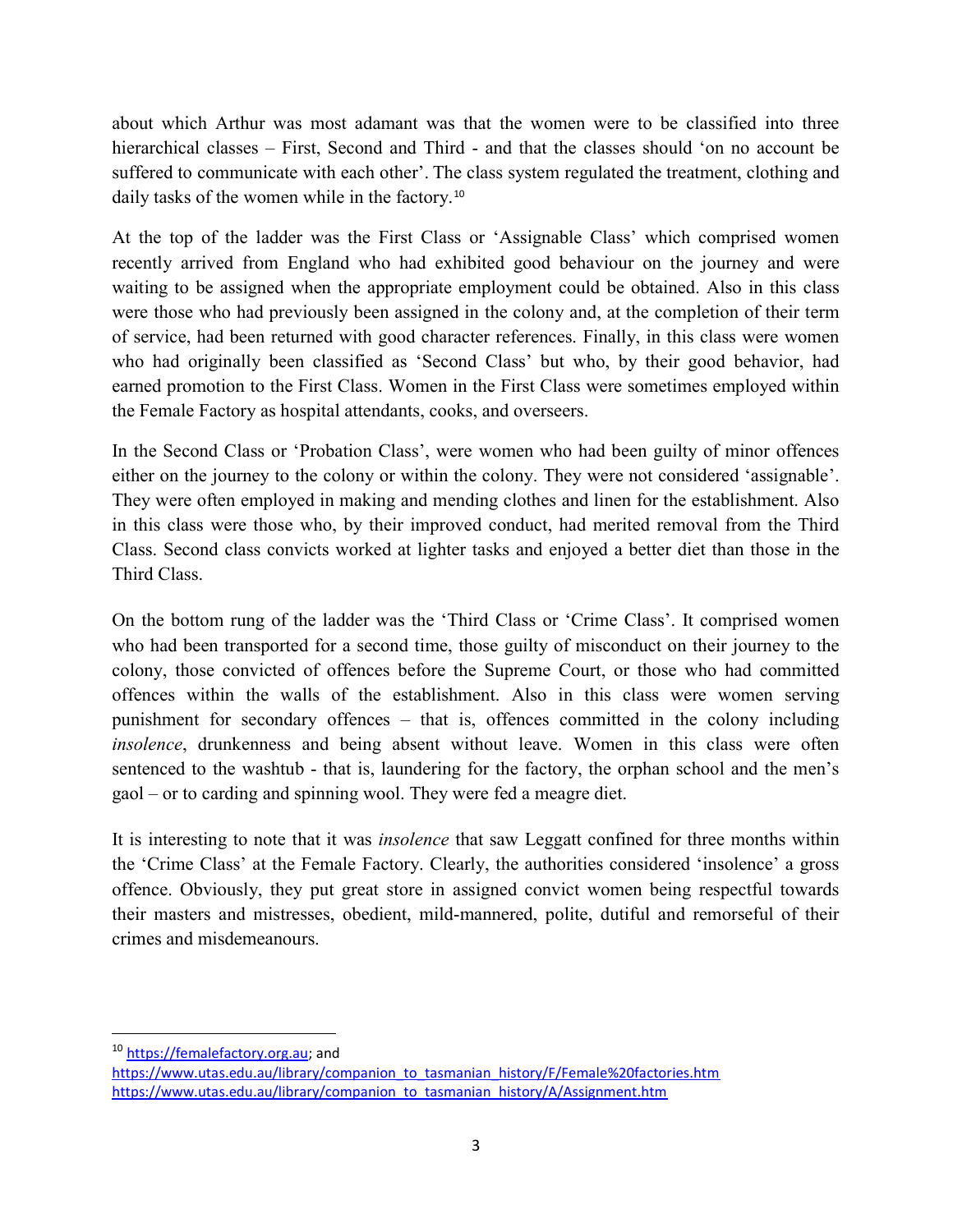And so, it was to the 'Crime Class' to which Leggatt had been consigned. Although it is difficult to imagine that being held in 'Crime Class' for three months was anything but extremely unpleasant for her, it seems to have done nothing to curb her temper.

On 29 June 1830, less than a year after her trouble at the Bryant residence, she was charged again, this time by a Mr. JAMIESON to whom she was then assigned, with 'repeated insolence, intemperate language and neglect of duty'. As punishment, it was ordered that she be returned to the Female Factory to spend two weeks in a cell and afterwards to be returned to her service with Jamieson.<sup>11</sup>

Again, the two weeks she spent confined in a cell did nothing to ameliorate her behavior. Three months later, still in service at the Jamieson residence, she was charged again – this time with 'insolence and disobedience of orders'. She was punished by being ordered back to the Female Factory to spend another three months in 'Crime Class'.<sup>12</sup>

As before, this experience appears to have had little effect on Leggatt's attitude. Nine months later, on 17 June 1831, and now in the service of a Mr. SHACKLOCK, she was charged with 'making use of abusive language in her service'. Again, she was returned to the Female Factory, this time to be placed in the Second Class. However, it was ordered that when she again became eligible for assignment she be sent to the interior of the colony – presumably because her living and working conditions there would be less comfortable than in Hobart and that that might persuade her to try harder to control her temper and curb her tongue.<sup>13</sup>

It is impossible to say whether or not this last punishment had the desired effect but it might well have done. Leggatt's conduct record shows that she was assigned only once more – to a Mr. J. GREENS in 1832 – and that there she seems to have avoided further trouble with the law.

On 27 October 1832, Leggatt was a free woman again. Her seven years of convict servitude were up. Certainly, that must have improved her disposition.<sup>14</sup>

On 31 October 1832, now 35 years of age, she was given permission to marry convict William HALL, transported for life via *Dromedary* in 1820. They married on 14 January 1833.<sup>15</sup> It appears to have been the first marriage for each of them. Thereafter, they seem to have vanished from the pages of history.

No record of children of the marriage or of the deaths of Sarah or William has been found. Did they leave the colony? Hall appears to have committed no offences in the colony. His conduct record is almost a blank page. There are only two brief notes there. The first reads: 'Conditional

 $\overline{a}$ 

<sup>11</sup> CON40-1-5, Image 306.

<sup>12</sup> CON40-1-5, Image 306.

<sup>13</sup> CON40-1-5, Image 306.

<sup>14</sup> The Hobart Town Courier, 26 October 1832, p.2.

<sup>15</sup> RGD36/2304/1833, Sorell.